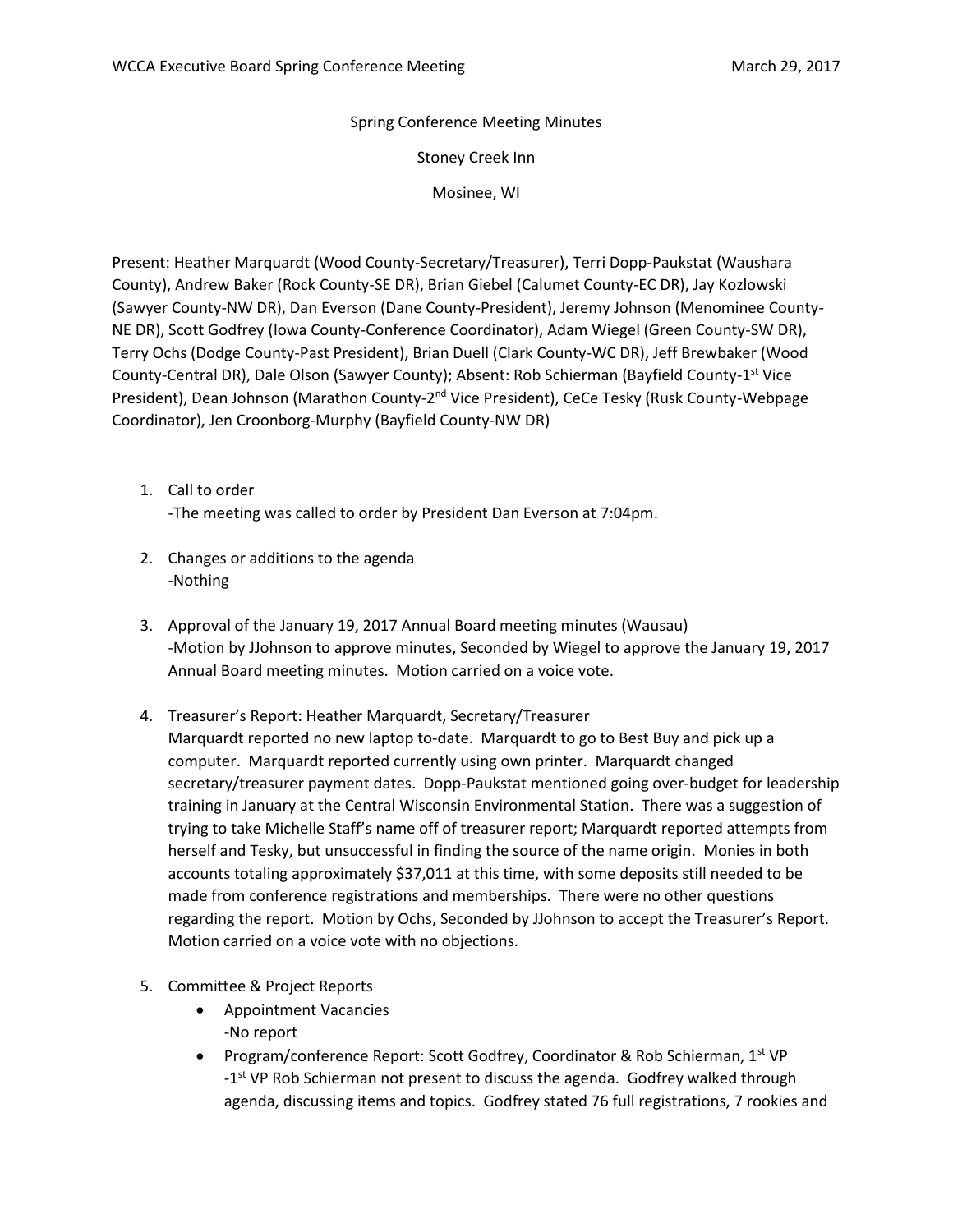10 partial registrations, totaling 86 registrations at this point. He stated the key-note speaker (Schick) had a room for the night before his presentation, 3/29/17, and that he was a 'motivational' type speaker. After the Welcoming Address by Schierman, Steve Rannenberg & Karl Jennrich will provide 'Choosing Your Battles', talking about conflict, trying to maintain focus, a presentation and then an open discussion, focusing on proaction, and support for decisions. Next is Diggers Hotline and Construction Site Safety. Transcendent Technologies who had previously asked to be an agenda item at the conference had cancelled, and would like to present at the Fall 2017 conference instead. WCA's John Hochkammer, and Wisconsin Energy Conservation Corporation's Jason Stringer are to talk about dealing with volunteer program for towns; if they want to choose to act for a last-resort finance, such as an economic development opportunity where a company may want to increase the energy efficiency in their building and they can't get conventional financing for all or part of it; the county may step in and provide financing in return for default to put it on their taxes. Brent Michalek is a utility company representative who's topic is 'Filling in Broadband Gaps', talking about their service that fills gaps between broadband and mostly urban areas. Being utilities, they can go up in right-of-ways; representative wants to hit a statewide crowd at one spot (being WCCA conference). He might talk about technology on this topic. Tom Portl recently retired, but is still doing round-tables for non-metallic mining; Roberta Walls from the WI DNR will present for the Non-metallic Mining Advisory Committee.

The WCCA Business Meeting will follow, along with social hour and the banquet; which will provide the door prizes and awards. There is no entertainment scheduled. Everson is going to speak with Steve Rannenberg about presenting the retirement and Richard Mace lifetime achievement award to Larry Hildebrandt. Neither of the 2017 WCCA Scholarship recipients could attend the conference, but Marquardt will announce the winners. Silent auction items are to be brought down to the lobby, and Godfrey has bidding sheets. There are currently close to 10 items for the silent auction, with an 8:00pm deadline. There is no hospitality room at the Stoney Creek, so the lobby area will have beer and snacks provided after dinner.

Friday Morning will offer POWTS topics on one salon, and Shoreland/Floodplain on the other, with DNR and DTCAP.

Godfrey mentioned blocking off 50 rooms at the Stoney Creek, but ran out of rooms for conference attendees, so to get a head-start on registrations for the next conference. Dopp-Paukstat suggested Baraboo Hills for a fall conference at some point. Aldo Leapold was also mentioned.

 Webpage/Decoder Coordinator Report: CeCe Tesky, Coordinator -Tesky absent from meeting, but sent e-mail prior; concern for website is finishing county office directory. Everson to have Schierman announce counties still needing to submit this information to Tesky, who has been in contact with counties that have not submitted an office photo. Everson questioned next Decoder date. Tesky would like to know of any improvement suggestions for WCCA website.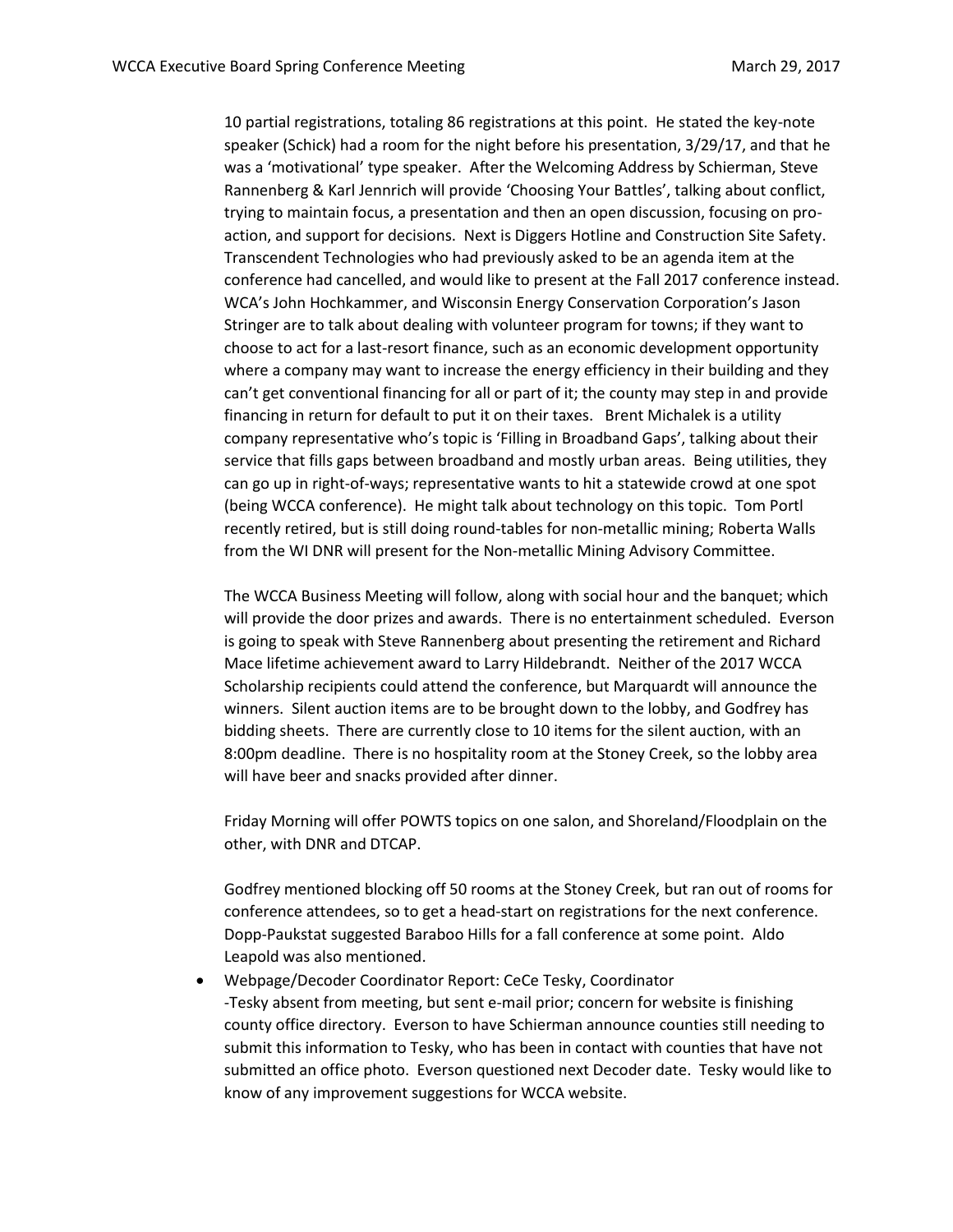- Legislation/Education Committee Report: Dean Johnson, 2<sup>nd</sup> VP -DJohnson not present; will provide updates at business meeting Thursday, 3/30/17.
- NR 115 Advisory Committee Report: Terry Ochs -Ochs reported counties should have ordinances in play by now, and most implementing them by Spring 2017. Question to be sent out mid-summer 2017; what's working/what's not working, and any problems with the ordinance? Juneau County is currently only county who has not submitted a draft ordinance, due to small county staff and absences with staff. Discussion on what counties are actually 'certified', guess is not many.
- Outreach Committee Report: Scott Godfrey -No report.
- Other Standing Committee or Ad Hoc Committee Reports: -Dopp-Paukstat reported updates on POWTS committee meeting in December, 2016, she and Tesky met with Brad Johnson; discussed funding, WI Fund as a dying source; and questioned any other funding or tax break. This was shot-down by DSPS because it 'wasn't for the department to do'.

-Research and Academics- had no action recently, suggestions made to reach out. Contact with UW-Stevens Point and Platteville responded this wasn't their function; however POWTS committee wanted to improve relationship with them as there has been many changes and want to all be on the same page.

-Training/Education through DSPS probably won't change, which created frustration. Dopp-Paukstat thinks we should keep trying, as there might be a positive response someday.

-WOWRA Lobbyist George Klaetsch contacted Dopp-Paukstat for assistance in incorporating WI Fund in the budget; Klaetsch is lobbying to get it changed to ongoing, instead of 'one-time', so we can at least keep it through 2019, when counties are required to have maintenance completed and kept-up. There was about \$1.6 million requested for Fiscal Year 2017, and there is \$800,000 available. Demand is still high for WI Fund. Klaetsch wants to take information back to Senator Howard Marklein. Counties in his district had a lot of applicants so he really seemed to listen.

-It was mentioned that WI Fund has been more challenging to work with since Jean Joyce left. Godfrey talked about meeting with Marklein and he is a 'numbers' person, and wants to know applicant amounts, income poverty levels, etc. He suggested having counties with high numbers of applicants submit information.

-Question arose that with WI Fund potentially being taken away, how will the state enforce counties to complete maintenance/inventory requirement, as the WI Fund was previously used as a benefit to counties who were completing the requirement.

-Question arose of other funding sources counties offer. Godfrey mentioned Dane County previously having a 'grant' option that was only available to citizens in the county; CDBG (Community Development Block Grant Program) being a federally funded source that gets funneled down to the state, then handed out to counties by region as a revolving loan fund. This option provides dollars that can be used for replacement. Dopp-Paukstat mentioned Klaetsch thinks if a couple counties from Marklein's district can meet with him that they should. She said he is also working with Senator Kohl and